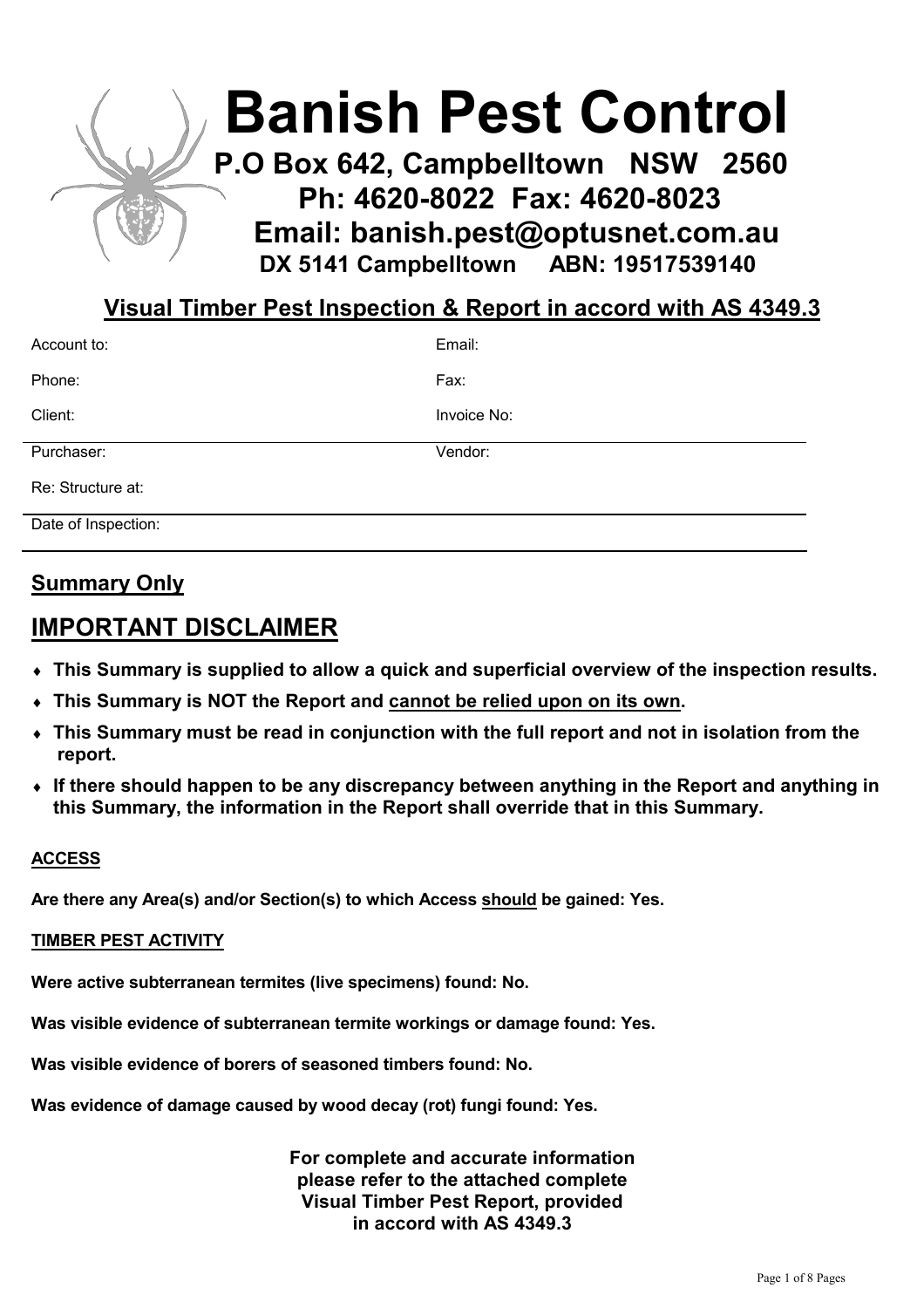#### Visual Timber Pest Report in accord with AS 4349.3

Important Information Any person who relies upon the contents of this report does so acknowledging that the following clauses which define the Scope and Limitations of the inspection form an integral part of the report.

- 1. THIS IS A VISUAL INSPECTION ONLY in accord with the requirements of AS 4349.3 Inspection of buildings Part 3: Timber pest inspections. Visual inspection was limited to those areas and sections of the property to which reasonable access (See definition on page 6 of this report) was both available and permitted on the date of Inspection. The inspection DID NOT include breaking apart, dismantling, removing or moving objects including, but not limited to, foliage, mouldings, roof insulation/sisalation, floor or wall coverings, sidings, ceilings, floors, furnishings, appliances or personal possessions. The inspector CANNOT see inside walls, between floors, inside skillion roofing, inside the eaves, behind stored goods in cupboards, in other areas that are concealed or obstructed. The inspector DID NOT dig, gouge, force or perform any other invasive procedures. An invasive inspection will not be performed unless a separate contract is entered into. In an occupied property it must be understood that furnishings or household items may be concealing evidence of Timber Pests which may only be revealed when the items are moved or removed.
- 2. **SCOPE OF REPORT.** This Report is confined to reporting on the discovery, or non discovery, of infestation and/or damage caused by subterranean and dampwood termites (white ants), borers of seasoned timber and wood decay fungi (hereinafter referred to as "Timber Pests"), present on the date of the Inspection. The Inspection did not cover any other pests and this Report does not comment on them. Dry wood termites (Family: KALOTERMITIDAE) were excluded from the Inspection, but have been reported on if, in the course of the Inspection, any visual evidence of infestation happened to be found.
- 3. LIMITATIONS. Nothing contained in the Report implies that any inaccessible or partly inaccessible areas or sections of the property being inspected by the Inspector on the date of the Inspection were not, or have not been, infested by Timber Pests. Accordingly this Report is not a guarantee that an infestation and/or damage does not exist in any inaccessible or partly inaccessible areas or sections of the property. Nor is it a guarantee that a future infestation of Timber Pests will not occur or be found.
- 4. DETERMINING EXTENT OF DAMAGE. This Report does not and cannot state the extent of damage. It is NOT a structural damage report. We claim no expertise in structural engineering. If any evidence of Timber Pest activity or damage is Reported, then it must be assumed there may be some structural damage and a qualified person such as a Builder, Engineer, Architect or other qualified expert in the building trade should be asked to determine the full extent of the damage, if any, and the extent of repairs that may be required. This firm is not responsible for the repair of any damage whether disclosed by this report or not.
- 5. POSSIBLE HIDDEN DAMAGE. If Timber Pest activity and/or damage is found, within the Structures OR the grounds of the property, then damage may exist in concealed areas, eg framing timbers. An INVASIVE INSPECTION is strongly recommended in this case. Damage may only be found when wall linings, cladding or insulation are removed to reveal previously concealed timbers.
- 6. CONSUMER COMPLAINTS PROCEDURE. In the event of any controversy or claim arising out of, or relating to this Timber Pest Property Report, either party must give written Notice of the dispute to the other party. If the dispute is not resolved within ten (10) days from the service of the Notice then the dispute shall be referred to a mediator nominated by the Inspector. Should the dispute not be resolved by mediation then either party may refer the dispute to the Institute of Arbitrators and Mediators of Australia for resolution by arbitration.

#### 1. Brief Description of Structure(s) Inspected: Domestic, Multistorey, Brick Veneer Construction, Tiled Roof, Flooring: Concrete Slab.

\_\_\_\_\_\_\_\_\_\_\_\_\_\_\_\_\_\_\_\_\_\_\_\_\_\_\_\_\_\_\_\_\_\_\_\_\_\_\_\_\_\_\_\_\_\_\_\_\_\_\_\_\_\_\_\_\_\_\_\_\_\_\_\_\_\_\_\_\_\_\_\_\_\_\_\_\_\_\_\_\_\_\_\_\_\_\_\_\_\_\_\_

When a building, or part of a building is constructed on a concrete slab it is always more susceptible to concealed termite entry.

\_\_\_\_\_\_\_\_\_\_\_\_\_\_\_\_\_\_\_\_\_\_\_\_\_\_\_\_\_\_\_\_\_\_\_\_\_\_\_\_\_\_\_\_\_\_\_\_\_\_\_\_\_\_\_\_\_\_\_\_\_\_\_\_\_\_\_\_\_\_\_\_\_\_\_\_\_\_\_\_\_\_\_\_\_\_\_\_\_\_\_\_

\_\_\_\_\_\_\_\_\_\_\_\_\_\_\_\_\_\_\_\_\_\_\_\_\_\_\_\_\_\_\_\_\_\_\_\_\_\_\_\_\_\_\_\_\_\_\_\_\_\_\_\_\_\_\_\_\_\_\_\_\_\_\_\_\_\_\_\_\_\_\_\_\_\_\_\_\_\_\_\_\_\_\_\_\_\_\_\_\_\_\_\_

## 2. Areas Inspected: Exterior, Interior, Roof Void and Garage.

Only structures, fences &/or trees within 50m of the building but within the property boundaries were inspected.

Areas NOT Inspected: No inspection was made, and no report is submitted, of inaccessible areas. These include, but may not be limited to, concealed frame timbers, eaves, areas concealed by concrete floors, wall linings, soil, landscaping, rubbish, floor coverings, furniture, pictures, appliances, stored items, insulation, hollow blocks/posts, etc. Furnishings, furniture & stored items were not inspected.

3. Other Area(s)\* to which REASONABLE ACCESS for Inspection was NOT AVAILABLE and the Reason(s) why include: Areas of Roof Void because of construction methods. Edge of Concrete Slab concealed by concrete.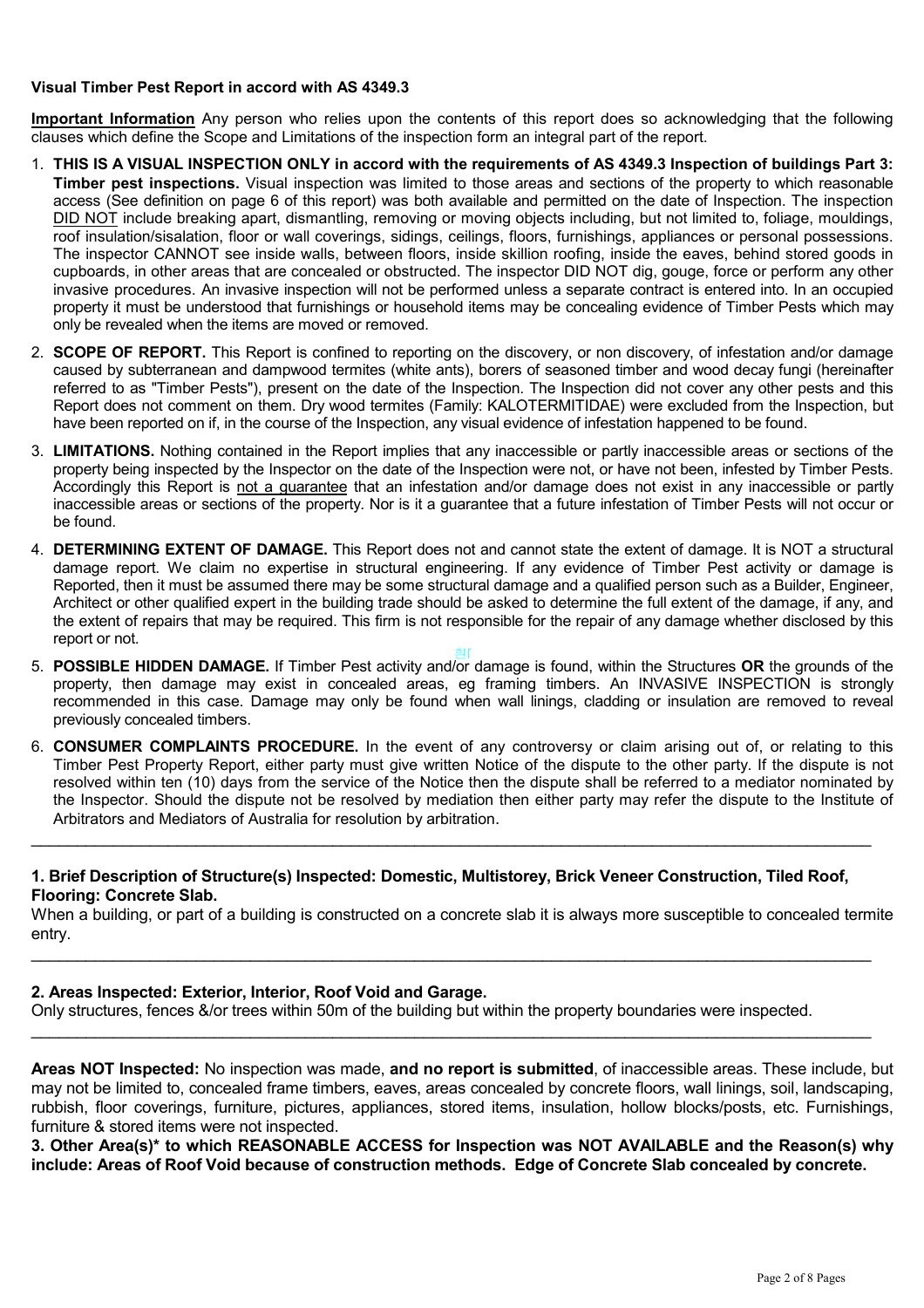#### 4. Area(s)\* in which Visual Inspection was Obstructed or Restricted and the Reason(s) why include: Roof Void because some timbers were concealed by insulation.

\* Please note since a complete inspection of the above areas was not possible, timber pest activity and/or damage may exist in these areas.

#### 5. High Risk Area(s) to which Access should be gained, or fully gained, since they may show evidence of Timber Pests or damage: Roof Void and Edge of Concrete Slab.

#### 6. Was the property furnished at the time of inspection? Yes.

Where a property is furnished at the time of the inspection then you must understand that the furnishings and stored goods may be concealing evidence of Timber Pest Activity. This evidence may only be revealed when the property is vacated. A further inspection of the vacant property is strongly recommended in this case.

 $\_$  . The contribution of the contribution of the contribution of the contribution of the contribution of the contribution of the contribution of the contribution of the contribution of the contribution of the contributio

#### SUBTERRANEAN TERMITES

7. Were active termites (live insects) present at the time of inspection: No.

| 8. The termites are believed to be: () Coptotermes species () Schedorhinotermes species () Nasutitermes species |  |
|-----------------------------------------------------------------------------------------------------------------|--|
| () Heterotermes species () Mastotermes darwiniensis () Other:                                                   |  |

## 9. A termite nest was not found.

10. Visible evidence of subterranean termite workings and/or damage was found at time of inspection in trees to rear of property.

11. While we are not builders the termite damage appears to be:- Moderate to extensive termite workings were sighted in trees to rear of property (See Clause 4).

VERY IMPORTANT: Where any termite activity or damage is noted above you must realise that further termite damage may be present in concealed areas. See Clauses 3, 4 and 5 on page 2.

IMPORTANT Where visual evidence of termite workings and/or damage is reported above, but no live termites were present at the time of inspection, you must realise that it is possible that termites are still active in the immediate vicinity and the termites may continue to cause further damage. It is not possible, without benefit of further investigation and inspections over a period of time, to ascertain whether any infestation is active or inactive. Active termites may simply have not been present at the time of inspection due to a prior disturbance, climatic conditions, or they may have been utilising an alternative feeding source. Continued, regular, inspections are essential. Unless written evidence of a termite protection program in accord with "Australian Standard 3660" is provided, a treatment should always be considered to reduce the risk of further attack.

\_\_\_\_\_\_\_\_\_\_\_\_\_\_\_\_\_\_\_\_\_\_\_\_\_\_\_\_\_\_\_\_\_\_\_\_\_\_\_\_\_\_\_\_\_\_\_\_\_\_\_\_\_\_\_\_\_\_\_\_\_\_\_\_\_\_\_\_\_\_\_\_\_\_\_\_\_\_\_\_\_\_\_\_\_\_\_\_\_\_\_\_\_\_\_\_

#### 12. Evidence of a possible previous termite treatment was not found.

#### 13. Was a durable notice located in the meter box indicating a barrier system has been installed? No.

This firm can give no assurances with regard to work that may have been previously performed by other firms. The firm that treated the property must be contacted for treatment and warranty information. In many cases retreatment may be required.

14. SUBTERRANEAN TERMITE TREATMENT RECOMMENDATION: A management program in accord with AS 3660- 2000 to protect against subterranean termites is considered to be: Not essential BUT regular inspections are essential, although a Chemical Barrier Treatment is always the best form of prevention and must be considered to all properties which display no previous treatment labels. Large trees to property must be drilled and tested for possible termite colonies.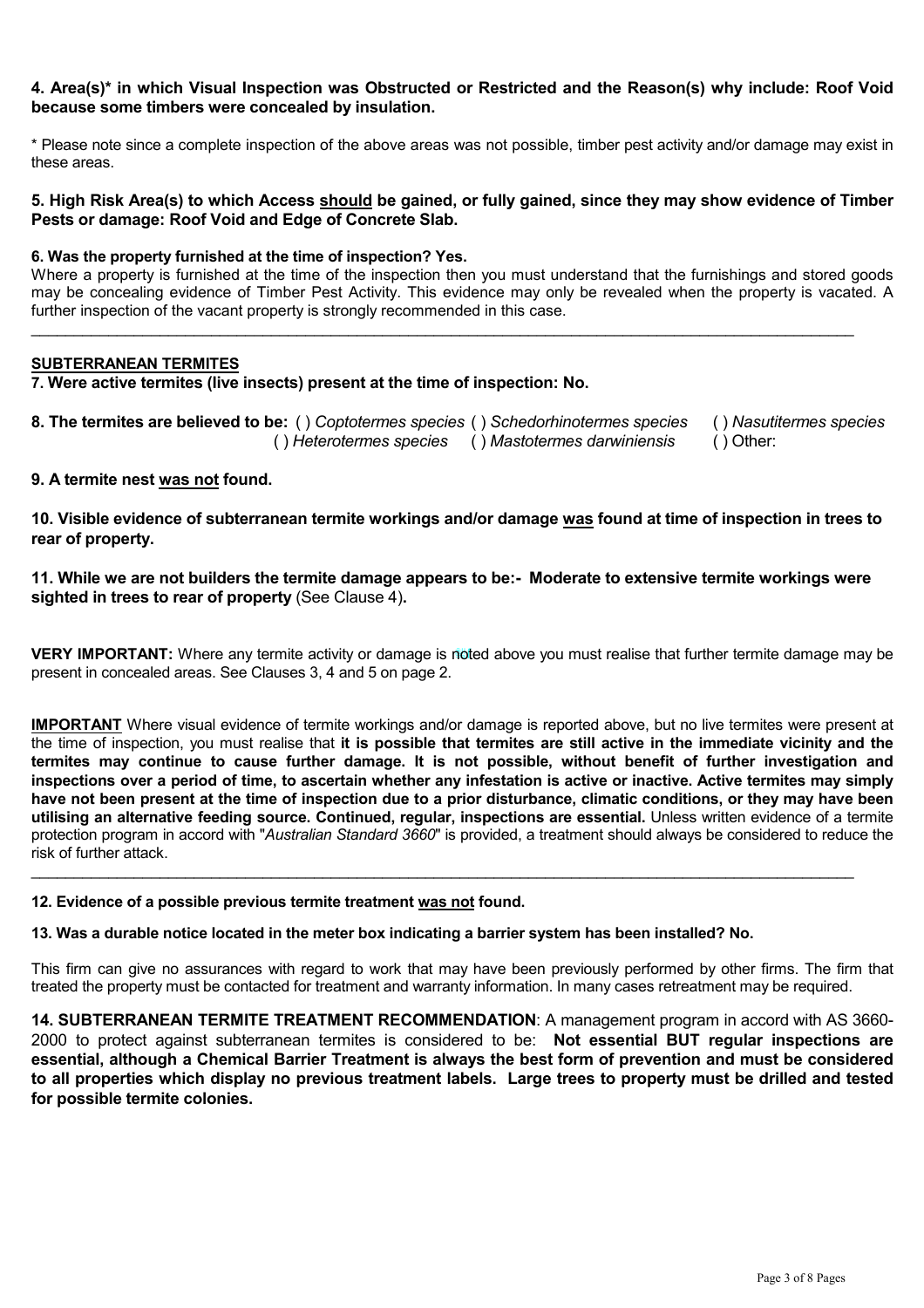15. Termite Shields (Ant Caps) should be in good order and condition so termite workings are exposed and visible. This helps stop termites gaining undetected entry. Joins in the shielding should have been soldered during the installation. Whenever it is observed that the joins in the shielding have not been soldered then the shielding must be reported as inadequate. It may be possible for a builder to repair the shielding or a chemical barrier may need to be installed to provide a barrier to replace the use of the shielding. Missing, damaged or poor shields increase the risk of termite infestation.

Whilst not a builder it appears that termite shields are generally: **Not Applicable.** 

If considered inadequate a builder or other building expert should be consulted. NB Physical barrier systems are not visible to inspection and no comment is made on such systems.

\_\_\_\_\_\_\_\_\_\_\_\_\_\_\_\_\_\_\_\_\_\_\_\_\_\_\_\_\_\_\_\_\_\_\_\_\_\_\_\_\_\_\_\_\_\_\_\_\_\_\_\_\_\_\_\_\_\_\_\_\_\_\_\_\_\_\_\_\_\_\_\_\_\_\_\_\_\_\_\_\_\_\_\_\_\_\_\_\_\_\_\_\_\_\_

16. Other areas and/or situations that appear conducive to (may attract) subterranean termite infestation and the degree of risk are:-

Moderate to high to house due to location of property and sighted termite workings/damage in trees to rear of property. Slab edge must be fully exposed as this will help reduce the risk of termite attack.

NOTE: All untreated timber on property must be removed as they are attractive to termites.

17. At the time of the inspection the DEGREE OF RISK OF SUBTERRANEAN TERMITE INFESTATION to the overall property was considered to be: Moderate to High.

18. FUTURE INSPECTIONS: Due to the degree of risk of subterranean termite infestation noted above and all other findings of this report, we strongly recommend that a full inspection and written report in accord with AS 4349.3 or AS 3660.2-2000 is conducted at this property every ( 6 ) months.

AS 3660.2-2000 recommends "regular competent inspections should be carried out at least on an annual basis but more frequent inspections are strongly recommended". It goes on to inform that "regular inspections will not prevent termite attack, but may help in the detection of termite activity. Early detection will allow remedial treatment to be commenced sooner and damage to be minimized".

쵘ſ 19. BORERS OF SEASONED TIMBER Visible evidence of borer activity and/or damage was not found at time of inspection.

 $\_$  . The contribution of the contribution of the contribution of the contribution of the contribution of the contribution of the contribution of the contribution of the contribution of the contribution of the contributio

20. The species of borer is believed to be: () Lyctus brunneus () Anobium punctatum () Calymmaderus incisus ( ) Other:

#### 21. While we are not Builders the borer damage appears to be:- Not Applicable (See Clause 4 on page 2).

Note: Lyctus brunneus (powderpost beetle) is not considered a significant pest of timber. Damage is confined to the sapwood so treatment or timber replacement is not usually required. Unless proof of treatment is provided, Anobium punctatum (furniture beetle) and Calymmaderus incisus (Queensland pine beetle) must always be considered active, because, unless the timber is ground up, one cannot determine conclusively if activity has ceased. Treatment, or preferably timber replacement, is required.

Borer activity is usually determined by the presence of exit holes and/or frass. Since a delay exists between the time of initial infestation and the appearance of these signs, it is possible that some borer activity may exist that is not discernible at the time of inspection.

Borer treatment recommendations: Replacement of affected timbers is always preferred since, in the event of selling the property in the future it is probable that an inspector will report the borers as active (see above). A chemical treatment to control and/or protect against furniture beetle and/or Queensland pine beetle can be considered as a less effective, lower cost option. Before considering this option though you should consult with a builder (see page 2, clause 4) to determine if the timbers are structurally sound. Following the initial treatment a further inspection is essential in twelve months time to determine if further treatment is needed.

#### \_\_\_\_\_\_\_\_\_\_\_\_\_\_\_\_\_\_\_\_\_\_\_\_\_\_\_\_\_\_\_\_\_\_\_\_\_\_\_\_\_\_\_\_\_\_\_\_\_\_\_\_\_\_\_\_\_\_\_\_\_\_\_\_\_\_\_\_\_\_\_\_\_\_\_\_\_\_\_\_\_\_\_\_\_\_\_\_\_\_\_\_\_\_\_\_ 22. FUNGAL DECAY CAUSED BY WOOD DECAY FUNGI

Evidence of damage caused by wood decay (rot) fungi was found at time of inspection.

23. While not builders the fungal decay damage appears to be:- Moderate damage was sighted in some areas of house fascia caused by weathering. See Clause 4 on page 2.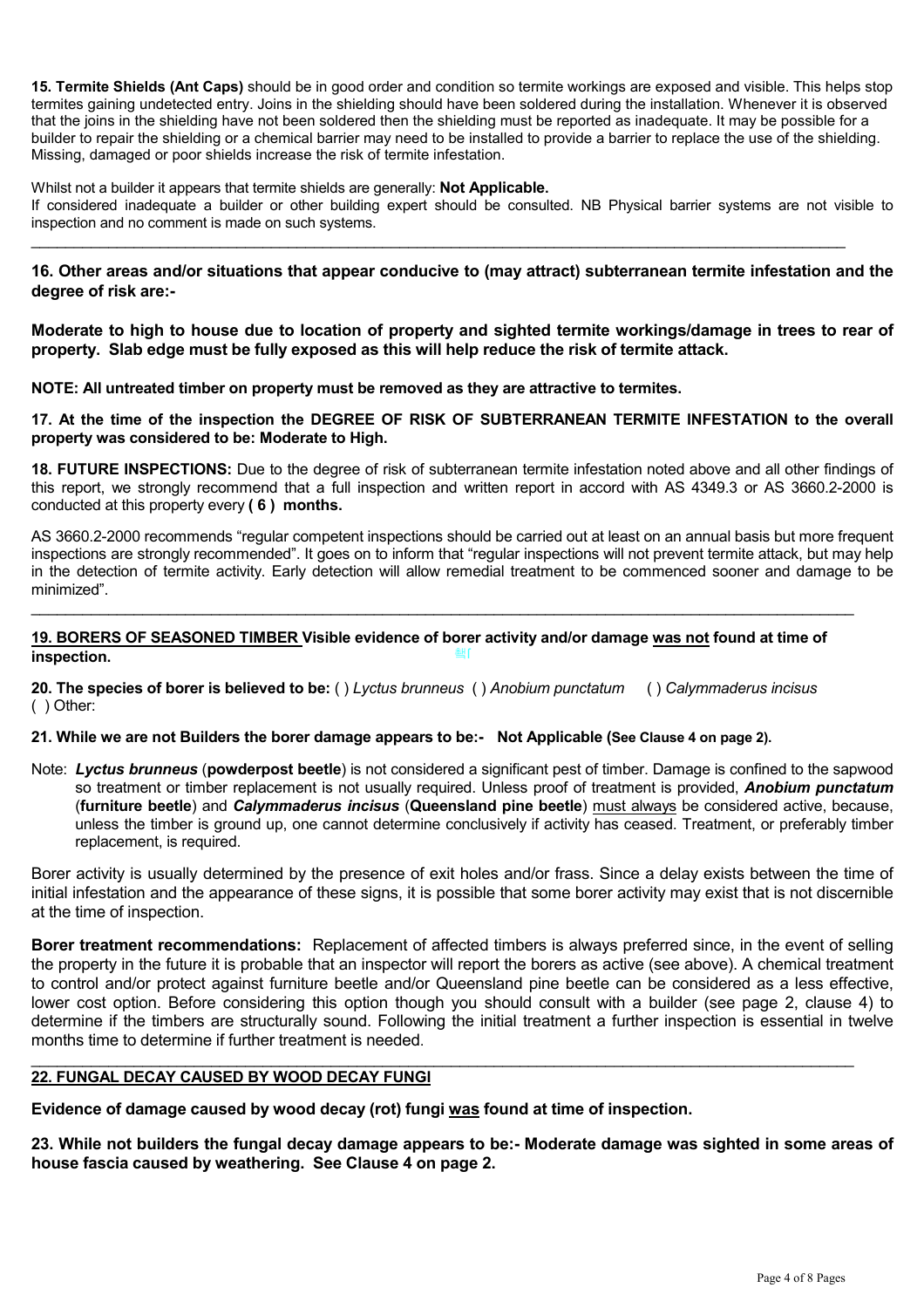## ENVIRONMENTAL CONDITIONS THAT ARE CONDUCIVE TO TIMBER PESTS

24. Drainage: Poor drainage, especially in the subfloor, increases the likelihood of Timber Pest attack. Whilst not a plumber, it appears that drainage is generally:- Not able to comment. Where drainage is considered inadequate a plumber, builder or other building expert should be consulted.

25. Ventilation: Ventilation, particularly to the sub-floor region is important in minimising the opportunity for Timber Pests to establish themselves within a property.

Whilst not a builder the ventilation appears to be generally:- Not applicable. Where ventilation is considered inadequate a builder or other expert should be consulted

26. Water leaks: Water leaks, especially in or into the subfloor or against the external walls, increases the likelihood of termite attack. Leaking showers or leaks from other 'wet areas' also increase the likelihood of concealed termite attack. Whilst not a plumber, it appears that water leaks are:- Not Present.

A plumber or other expert should attend to areas where leaks have been noted.

27. Slab Edge Exposure: Where external concrete slab edges are not exposed there is a high risk of concealed termite entry. Slab edges are often concealed by concrete paths, patios, pavers, garden beds, etc. Where this is the case you should arrange to have the slab edge exposed for inspection to confirm whether concealed termite entry is possible. Was the slab edges exposed all around the property:- No - Arrange for slab edges to be exposed.

28. Weep holes in external walls: It is very important that soil, lawn, concrete paths or pavers do not cover the weep holes. They should be clean and free flowing. Covering the weep holes in part or in whole may allow undetected termite entry. Were the weep holes clear allowing the free flow of air:- Yes.

## 29. Comments on other Environmental Conditions: Fine.

### Recommendations: A domestic spray is recommended when purchasing a home, this will keep household pests under control. Treatment should be carried out prior to occupancy to achieve best results. Recommend Spray for: Webbing Spiders.

쵘ſ

 $_\mathrm{50}$  and the contribution of the contribution of the contribution of the contribution of the contribution of the contribution of the contribution of the contribution of the contribution of the contribution of the cont

General remarks: A more thorough INVASIVE INSPECTION is available. Where any current visible evidence of Timber Pest activity is found it is strongly recommended that a more invasive inspection is performed. Trees on the property up to a height of 2m have been visually inspected, where possible and practicable, for evidence of termite activity. It is very difficult, and generally impossible to locate termite nests since they are underground and evidence in trees is usually well concealed. We therefore strongly recommend that you arrange to have trees test drilled for evidence of termite nests.

#### Important Maintenance Advice regarding Integrated Pest Management for Protecting against Timber Pests

Any structure can be attacked by Timber Pests. Periodic maintenance should include measures to minimise possibilities of infestation in and around a property. Factors which may lead to infestation from Timber Pests include situations where the edge of the concrete slab is covered by soil or garden debris, filled areas, areas with less than 400mm clearance, foam insulation at foundations, earth/wood contact, damp areas, leaking pipes, etc; form-work timbers, scrap timber, tree stumps, mulch, tree branches touching the structure, wood rot, etc. Gardens, pathways or turf abutting or concealing the edge of a concrete slab will allow for concealed entry by timber pests. Any timber in contact with soil such as form-work, scrap timbers or stumps must be removed from under and around the buildings and any leaks repaired. You should endeavour to ensure such conditions DO NOT occur around your property.

#### It is strongly recommended that a full Inspection to AS 4349.3 or AS 3660.2-2000 be carried out AT LEAST once every 12 months. Regular inspections DO NOT stop timber pest attack, but are designed to limit the amount of damage that may occur by detecting problems early.

We further advise that you engage a professional pest control firm to provide a termite management program in accord with AS 3660 to minimise the risk of termite attack. There is no way of preventing termite attack. Even AS 3660 advises that "the provision of a complete termite barrier will impede and discourage termite entry into a building. It cannot prevent termite attack. Termites can still bridge or breach barriers but they can be detected more readily during routine inspections."

DISCLAIMER OF LIABILITY:- No liability shall be accepted on account of failure of the Report to notify any Termite activity and/or damage present at or prior to the date of the Report in any areas(s) or section(s) of the subject property physically inaccessible for inspection, or to which access for Inspection is denied by or to the Licensed Inspector (including but not limited to any area(s) or section(s) so specified by the Report).

DISCLAIMER OF LIABILITY TO THIRD PARTIES:- This Report is made solely for the use and benefit of the Client named on the front of this report. No liability or responsibility whatsoever, in contract or tort, is accepted to any third party who may rely on the Report wholly or in part. Any third party acting or relying on this Report, in whole or in part, does so at their own risk.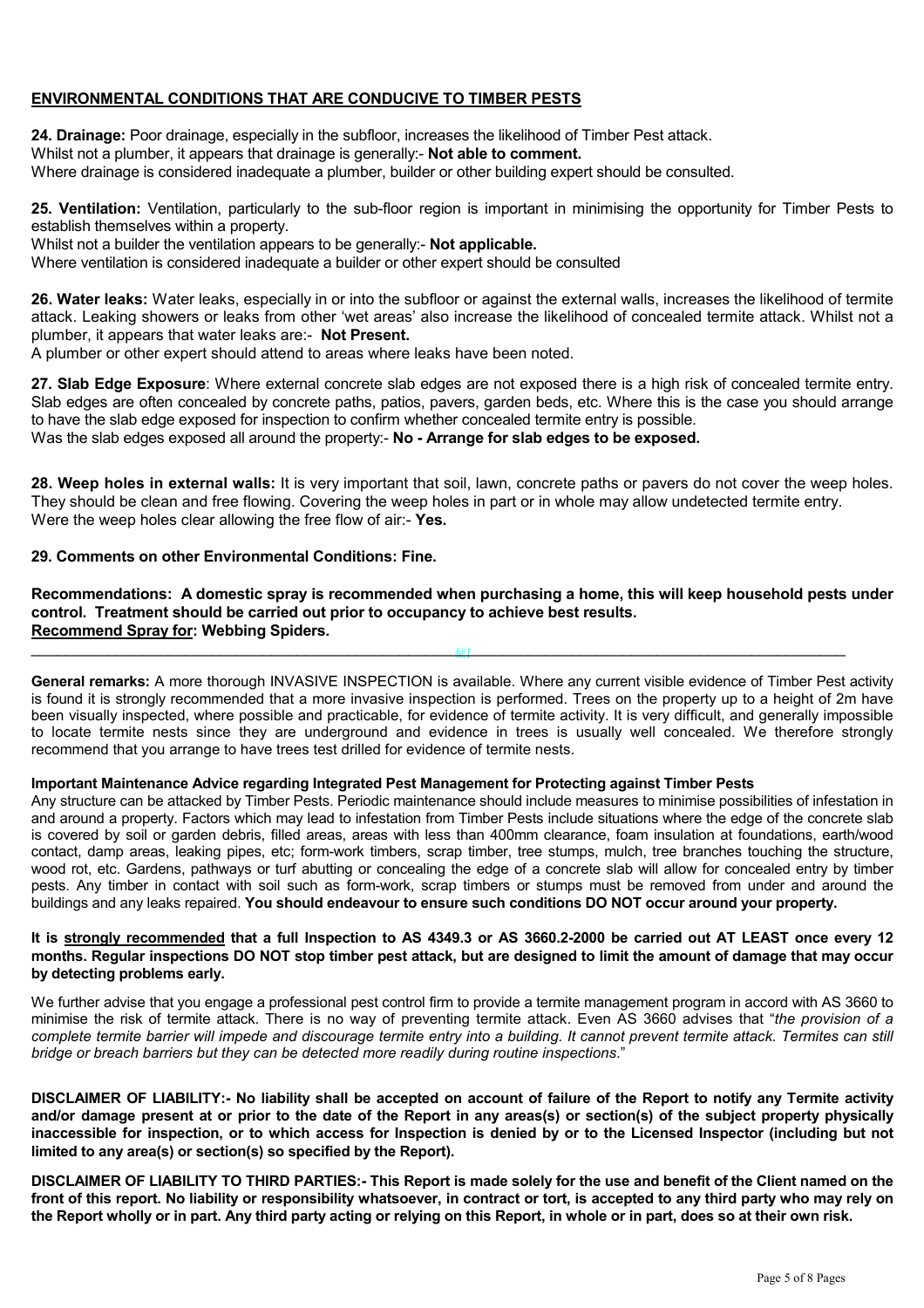### Contact the Inspector

Please feel free to contact the inspector who carried out this inspection. Often it is very difficult to fully explain situations, problems, access difficulties or timber pest activity and/or damage in a manner that is readily understandable by the reader. Should you have any difficulty in understanding anything contained within this report then you should immediately contact the inspector and have the matter explained to you. If you have any questions at all or require any clarification then contact the inspector prior to acting on this report.

The Inspection and Report was carried out by: Nick Larner, mobile phone number 0413-537-064. State Licence No: L2648. Insurance Termite Accreditation Number: 1695 Insurance Number: AUS-09-0362

Dated this Monday, 17 May 2010.

Signature:

SIGNED FOR AND ON BEHALF OF: Banish Pest Control



BEFORE you decide to purchase this property you should read and understand the following important information. It will help explain what is involved in a timber pest inspection, the difficulties faced by a timber pest inspector and why it is not possible to guarantee that a property is free of timber pests. It also details important information about what you can do to help protect your property from timber pests. This information forms an integral part of the report.

#### 쵘ſ

## REASONABLE ACCESS

Only areas to which reasonable access is available were inspected. The Australian Standard 4349.3 defines reasonable access as "areas where safe, unobstructed access is provided and the minimum clearances specified in the Table below are available or, where these clearances are not available, areas within the consultant's unobstructed line of sight and within arm's length. Reasonable access does not include removing screws and bolts to access covers." Reasonable access does not include the use of destructive or invasive inspection methods. Nor does reasonable access include cutting or making access traps, or moving heavy furniture or stored goods.

| <b>Area</b>   | <b>Access hole</b>  | <b>Crawl space</b>                                                                  | Height                                                                    |
|---------------|---------------------|-------------------------------------------------------------------------------------|---------------------------------------------------------------------------|
| Roof interior | 450 x 400mm         | 600 x 600mm                                                                         | Accessible from 2.1m step ladder or<br>3.6m ladder placed against a wall. |
| Subfloor      | $500 \times 400$ mm | Vertical clearance                                                                  |                                                                           |
|               |                     | Timber floor: 400mm to bearer, joist or<br>other obstruction. Concrete floor: 500mm |                                                                           |
| Roof Exterior |                     |                                                                                     | Accessible from a 3.6m ladder.                                            |

#### A MORE INVASIVE PHYSICAL INSPECTION IS AVAILABLE AND RECOMMENDED

As detailed above, there are many limitations to this visual inspection only. With the permission of the owner of the premises we WILL perform a more invasive physical inspection that involves moving or lifting: insulation, stored items, furniture or foliage during the inspection. We WILL physically touch, tap, test and when necessary force/gouge suspected accessible timbers. We WILL gain access to areas, where physically possible and considered practical and necessary, by way of cutting traps and access holes. This style of report is available by ordering with several days notice. Inspection time for this style of report will be greater than for a VISUAL INSPECTION. It involves disruption in the case of an occupied property, and some permanent marking is likely. You must arrange for the written permission of the owner who must acknowledge all the above information and confirm that our firm will not be held liable for any damage caused to the property. Price available on request.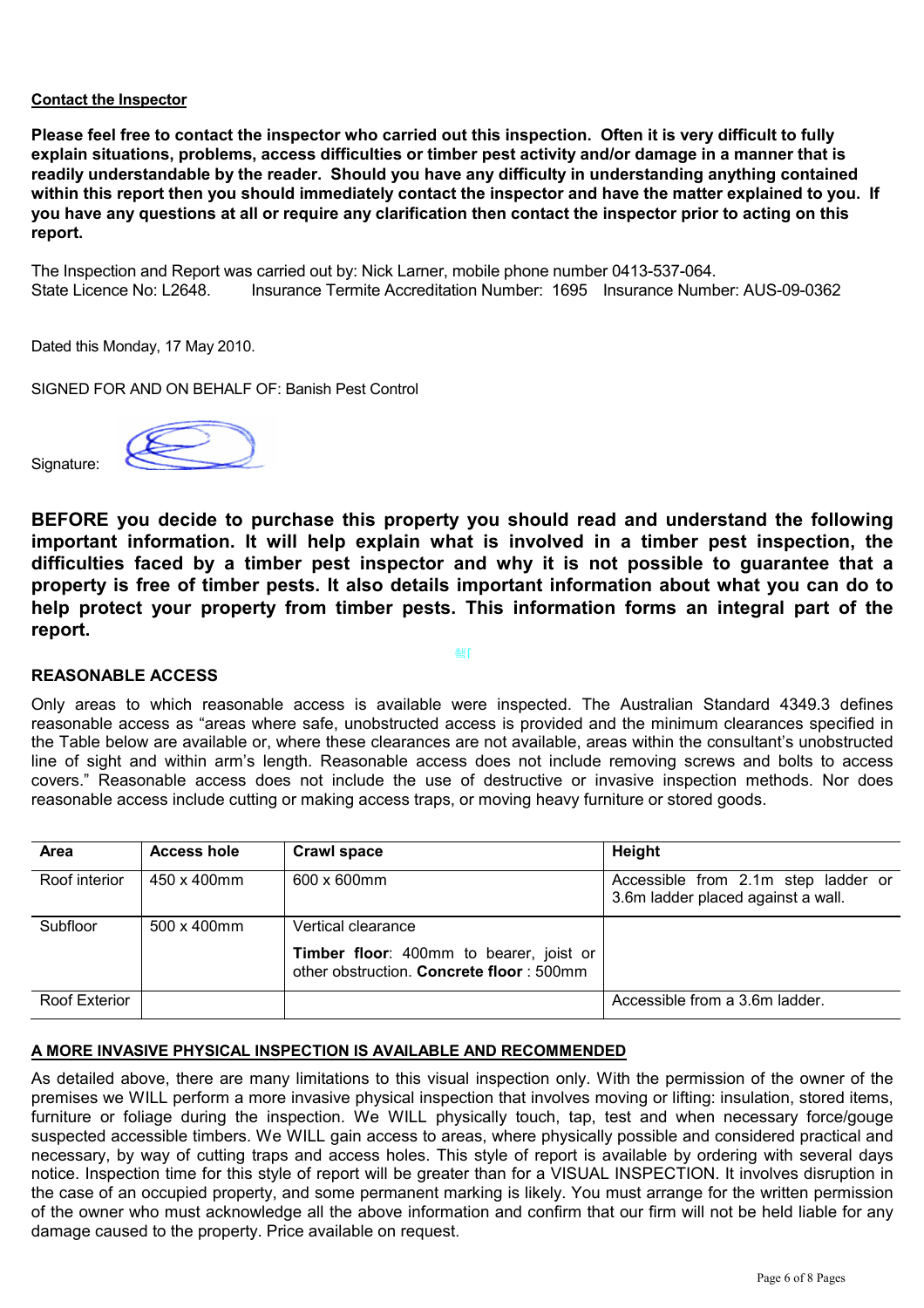## CONCRETE SLAB HOMES

Homes constructed on concrete slabs pose special problems with respect to termite attack. If the edge of the slab is concealed by concrete paths, patios, pavers, garden beds, lawns, foliage, etc then it is possible for termites to effect concealed entry into the property. They can then cause extensive damage to concealed framing timbers. Even the most experienced inspector may be unable to detect their presence due to concealment by wall linings. Only when the termites attack timbers in the roof void, which may in turn be concealed by insulation, can their presence be detected. Where termite damage is located in the roof it should be expected that concealed framing timbers will be extensively damaged. With a concrete slab home it is imperative that you expose the edge of the slab and ensure that foliage and garden beds do not cover the slab edge. Weep holes must be kept free of obstructions.

#### SUBTERRANEAN TERMITES

No property is safe from termites! Termites are the cause of the greatest economic losses of timber in service in Australia. Independent data compiled by State Forests shows 1 in every 5 homes is attacked by termites at some stage in its life. Australia's subterranean termite species (white ants) are the most destructive timber pests in the world. In fact it can take "as little as 3 months for a termite colony to severely damage almost all the timber in a home".

How Termites Attack your Home The most destructive species live in large underground nests containing several million timber destroying insects. The problem arises when a nest matures near your home. Your home provides natural shelter and a food source for the termites. The gallery system of a single colony may exploit food sources over as much as one hectare, with individual galleries extending up to 50 metres to enter your home, where there is a smorgasbord of timber to feast upon. Even concrete slabs do not act as a barrier; they can penetrate through cracks in the slab to gain access to your home. They even build mud tubes to gain access to above ground timbers. In rare cases termites may create their nest in the cavity wall of the property without making ground contact. In these cases it may be impossible to determine their presence until extensive timber damage occurs.

Termite Damage Once in contact with the timber they excavate it often leaving only a thin veneer on the outside. If left undiscovered the economic species can cause many thousands of dollars damage and cost two to five thousand dollars (or more) to treat.

Subterranean Termite Ecology These termites are social insects usually living in underground nests. Nests may be in trees or in rare instances they may be in above ground areas within the property. They tunnel underground to enter the building and then remain hidden within the timber making it very difficult to locate them. Where timbers are concealed, as in most modern homes, it makes it even more difficult to locate their presence. Especially if gardens have been built up around the home and termite barriers are either not in place or poorly maintained. Termites form nests in all sorts of locations and they are usually not visible. There may be more than one nest on a property. The diet of termites in the natural environment is the various hardwood and softwood species growing throughout Australia. These same timbers are used in buildings. Worker termites move out from their underground nest into surrounding areas where they obtain food and return to nurture the other casts of termites within the nest. Termites are extremely sensitive to temperature, humidity and light and hence cannot move over ground like most insects. They travel in mud encrusted tunnels to the source of food. Detection of termites is usually by locating these mud tunnels rising from the ground into the affected structure. This takes an expert eye.

Termite barriers protect a building by forcing termites to show themselves. Termites can build mud tunnels around termite barriers to reach the timber above. The presence of termite tracks or leads does not necessarily mean that termites have entered the timber though. A clear view of walls and piers and easy access to the sub-floor means that detection should be fairly easy. However many styles of construction do not lend themselves to ready detection of termites. The design of some properties is such that they make the detection by a pest inspector difficult, if not impossible.

The tapping and probing of walls and internal timbers is an adjunct or additional means of detection of termites but is not as reliable as locating tracks. The use of a moisture meter is a useful aid for determining the presence of termites concealed behind thin wall panels, but it only detects high levels of activity. Older damage that has dried out will not be recorded. It may also provide false readings. Termite tracks may be present in the ceiling space however some roofs of a low pitch and with the presence of sisalation, insulation, air conditioning ductwork and hot water services may prevent a full inspection of the timbers in these areas. Therefore since foolproof and absolute certain detection is not possible the use of protective barriers and regular inspections is a necessary step in protecting timbers from termite attack.